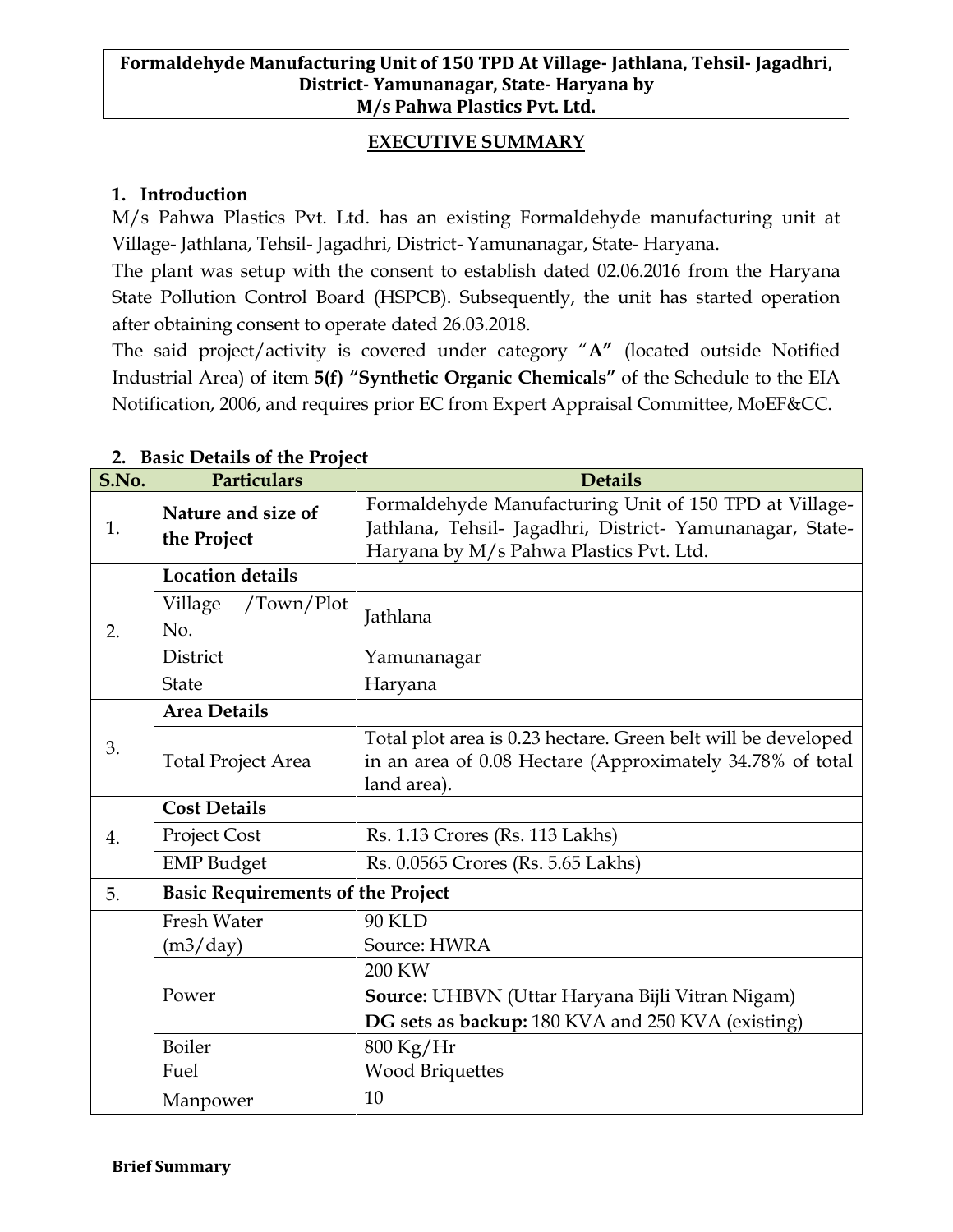### **Formaldehyde Manufacturing Unit of 150 TPD At Village- Jathlana, Tehsil- Jagadhri, District- Yamunanagar, State- Haryana by M/s Pahwa Plastics Pvt. Ltd.**

#### **3. Production Capacity**

| Capacity     | Mar 2018 to<br><b>Mar 2021</b> | April-May<br>2021 | <b>Total</b> |
|--------------|--------------------------------|-------------------|--------------|
| Formaldehyde | $60$ TPD                       | 150 TPD           | 150 TPD      |

### **4. Raw Material Detail**

The major raw material is Methanol which comes in road through tankers from Kandla Port, Gujarat & stored in underground M.S tanks.

| Raw<br><b>Material</b> | <b>Total</b><br><b>Requirement</b> | <b>Source</b> | <b>Transport</b> | <b>Storage</b>            |
|------------------------|------------------------------------|---------------|------------------|---------------------------|
| Methanol               | 75 TPD                             | Import        | Tank<br>Trucks   | $U/G$ Tanks<br>$6*75$ KI. |

## **5. Project Benefits**

- The plant will help in providing employment in priority to local people.
- There will be an increase in indirect employment and earnings of the small time shop owners like tea vendors, transporters, etc.
- The Project proponent has planned to contribute in socio-economic development of the area.
- The easy availability of infrastructure, manpower, raw materials will reduce the production cost as well as demand supply gap.
- The development of greenbelt in and around the plant premises will improve on the aesthetics of the area. Moreover, it will help in reducing the noise levels within the plant boundary.

# **6. Mitigation Measures for Control of Pollution**

# **6.1 Air Pollution Control Measures**

- Online Stack Monitoring System as an air pollution control measures to control the emission of particulate matter, the flue gas emission will remain well within gaseous emission norms prescribed by the CPCB.
- To control the air emissions from D.G. Set, stack height of 6.0 m shall be provided.
- Green belt will be developed on 34.78% area of the total project area which will help in attenuating the pollutants emitted by the plant.

## **6.2 Waste Water Treatment**

There will be no waste water discharge from the plant. Zero Liquid Discharge (ZLD) concepts to be adopted. Domestic waste water after treatment (in septic tank) will be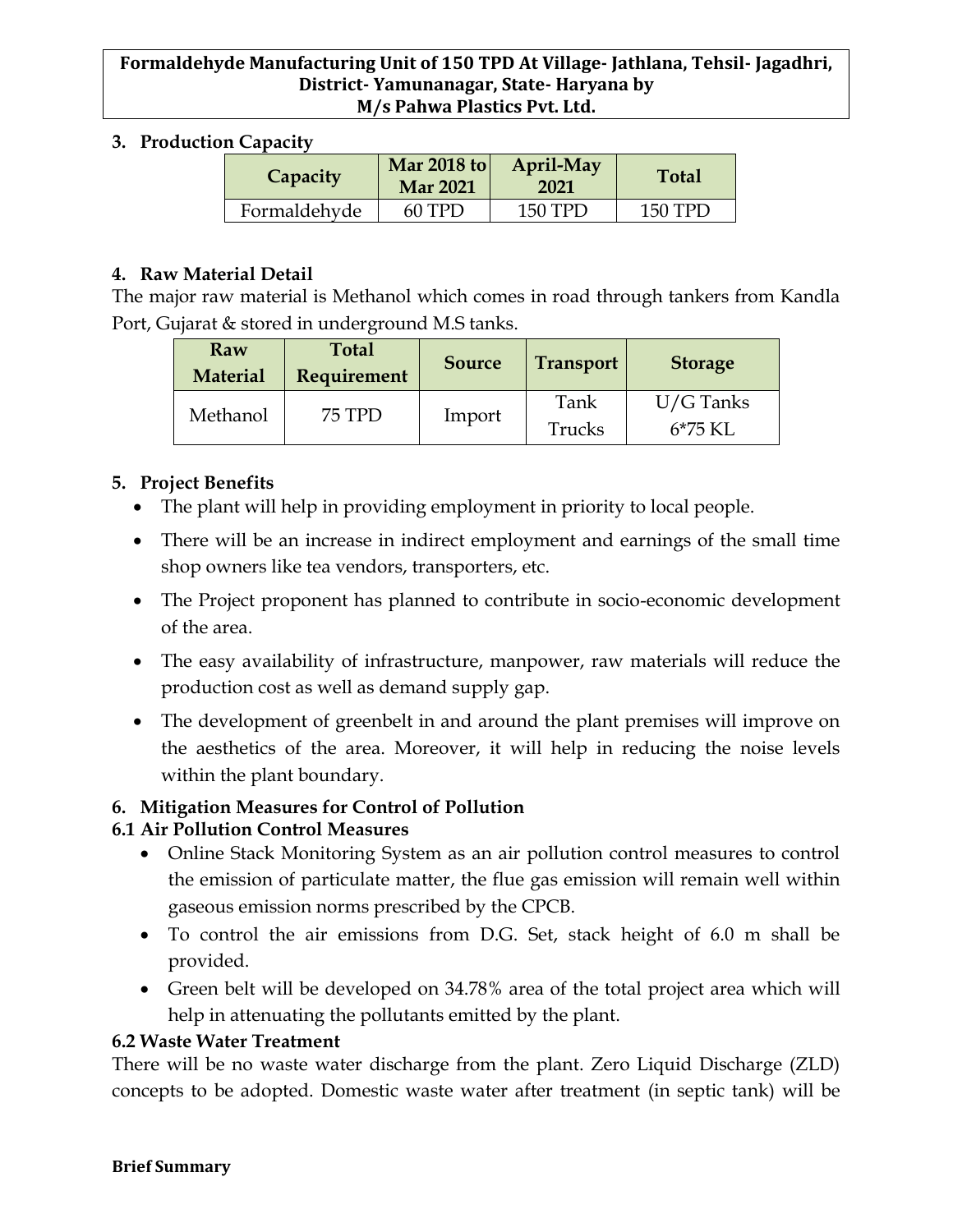fully utilized with the facility for cleaning, flushing, water sprinkling and other non portable domestic purpose.

## **6.3 Noise Pollution Control**

- Vibrating pads & acoustic enclosure will be provided to noise generating equipment to control noise level within norms.
- Latest technology and utmost care will be taken at the time of equipment/machinery installation.
- Lubrication of moving/rotating part or component of machineries will be done on regular basis.
- The operators working in the high-noise areas will be provided with ear-muffs or plugs.
- Acoustic enclosures and silencers will be provided to the equipment wherever necessary
- Proper green belt will be developed to reduce the noise level.
- Thus, it is envisaged that there will not be any adverse impacts of noise. The greenbelt developed within the premises will have significant beneficial impacts on reduction of noise within the periphery and outside the boundary.

## **6.4 Land Pollution Control**

- The plant will implement zero liquid discharge concepts. The treated water will be recycled in the process. Therefore, there will not be any negative impact on soil.
- No toxic / waste water will be disposed directly on land.
- Other hazardous solid wastes will be sent to authorized recycler or vender.
- It is envisaged that there will not be any major impacts on land environment during the operation phase.

# **6.5 Solid & Hazardous Waste Generation and Disposal**

- Used Oil generated will be sold to authorized recycler.
- Solid waste from evaporator will be sent to TSDF.
- All the Solid & hazardous waste generated, will be collected, stored separately and disposed off as per the guidelines issued by CPCB & Haryana State Pollution Control Board.

# **7. Environmental Management Plan (EMP)**

The total capital investment on environmental control measures is envisaged to be about Rs 0.056 Crores out of a total project cost of Rs 1.13 Crores.

| S. No. | <b>Particulars</b> | <b>Initial Cost</b> | <b>Recurring Cost</b> |
|--------|--------------------|---------------------|-----------------------|
|        |                    | (in Lakhs)          | (per year)            |